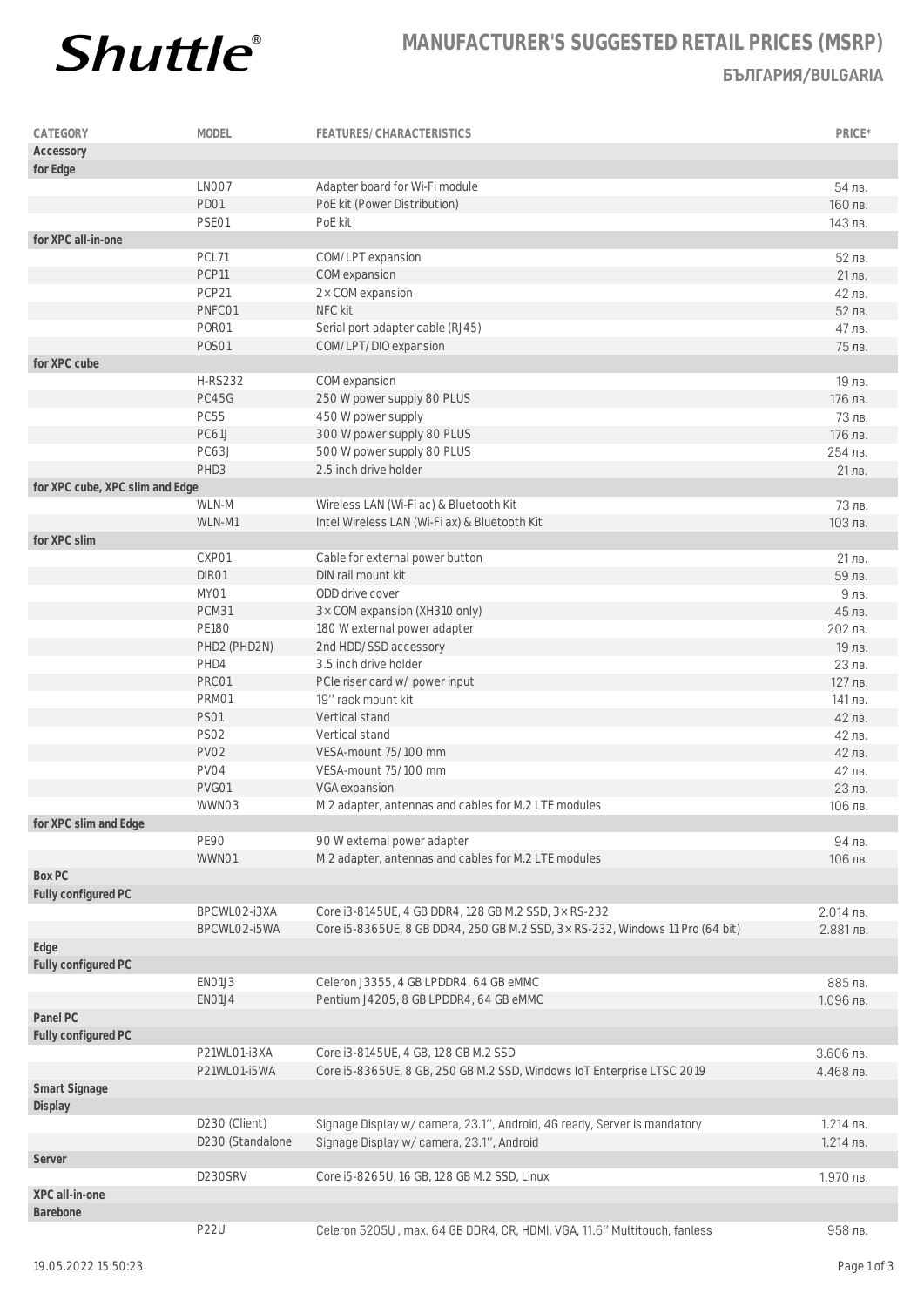| CATEGORY            | MODEL                           | FEATURES/CHARACTERISTICS                                                                     | PRICE*      |
|---------------------|---------------------------------|----------------------------------------------------------------------------------------------|-------------|
|                     | <b>P51U</b>                     | Celeron 4205U, max. 32 GB DDR4, CR, HDMI, VGA, 15.6" Multitouch, Wi-Fi, BT, fanless          | 1.141 лв.   |
|                     | P51U3                           | Core i3-7100U, max. 32 GB DDR4, CR, HDMI, VGA, 15.6" Multitouch, Wi-Fi, BT, fanless          | 1.770 лв.   |
|                     | P90U (White)                    | Celeron 3865U, max. 32 GB DDR4, CR, HDMI, VGA, 19.5" Multitouch, Wi-Fi, BT, fanless          | 1.343 лв.   |
|                     | P90U3 (Black)                   | Core i3-7100U, max. 32 GB DDR4, CR, HDMI, VGA, 19.5" Multitouch, Wi-Fi, BT, fanless          | 1.796 лв.   |
|                     | P90U3 (White)                   | Core i3-7100U, max. 32 GB DDR4, CR, HDMI, VGA, 19.5" Multitouch, Wi-Fi, BT, fanless          | 1.843 лв.   |
|                     | P90U5 (Black)                   | Core i5-7200U, max. 32 GB DDR4, CR, HDMI, VGA, 19.5" Multitouch, Wi-Fi, BT, fanless          | 1.986 лв.   |
|                     | P92U (Black)                    | Celeron 5205U, max. 64 GB DDR4, CR, HDMI, VGA, 19.5" Multitouch, Wi-Fi, BT, fanless          | 1.458 лв.   |
|                     | P92U (White)                    | Celeron 5205U, max. 64 GB DDR4, CR, HDMI, VGA, 19.5" Multitouch, Wi-Fi, BT, fanless          | 1.498 лв.   |
|                     | P92U3 (Black                    | Core i3-10110U, max. 64 GB DDR4, CR, HDMI, VGA, 19.5" Multitouch, Wi-Fi, BT, fanless         | 1.895 лв.   |
|                     | P92U3 (White)                   | Core i3-10110U, max. 64 GB DDR4, CR, HDMI, VGA, 19.5" Multitouch, Wi-Fi, BT, fanless         | 1.932 лв.   |
|                     | P92U5 (Black)                   | Core i5-10210U, max. 64 GB DDR4, CR, HDMI, VGA, 19.5" Multitouch, Wi-Fi, BT, fanless         | 2.190 лв.   |
|                     | X50V7 (Black)                   | Celeron 4205U, max. 64 GB DDR4, CR, HDMI, VGA, 15.6" Touch, Wi-Fi, fanless                   | 1.000 лв.   |
|                     | X50V7 (White)                   | Celeron 4205U, max. 64 GB DDR4, CR, HDMI, VGA, 15.6" Touch, Wi-Fi, fanless                   | 1.000 лв.   |
|                     | X50V7U3 (Black)                 | Core i3-8145U, max. 64 GB DDR4, CR, HDMI, VGA, 15.6" Touch, Wi-Fi, fanless                   | 1.514 лв.   |
|                     | X50V7U3 (White)                 | Core i3-8145U, max. 64 GB DDR4, CR, HDMI, VGA, 15.6" Touch, Wi-Fi, fanless                   | 1.514 лв.   |
|                     | X50V8 (Black)                   | Celeron 5205U, max. 64 GB DDR4, CR, HDMI, VGA, 15.6" Touch, Wi-Fi, fanless                   | 1.073 лв.   |
|                     | X50V8 (White)                   | Celeron 5205U, max. 64 GB DDR4, CR, HDMI, VGA, 15.6" Touch, Wi-Fi, fanless                   | 1.073 лв.   |
|                     | X50V8U3 (Black)                 | Core i3-10110U, max. 64 GB DDR4, CR, HDMI, VGA, 15.6" Touch, Wi-Fi, fanless                  | 1.580 лв.   |
|                     | X50V8U3 (White)                 | Core i3-10110U, max. 64 GB DDR4, CR, HDMI, VGA, 15.6" Touch, Wi-Fi, fanless                  | 1.580 лв.   |
| Fully configured PC |                                 |                                                                                              |             |
|                     | <b>P5100PA</b>                  | Celeron 4205U, 4 GB, 120 GB M.2 SSD, RS-232, Windows IoT Enterprise LTSC 2019                | $1.451$ лв. |
|                     | P9200PA                         | Celeron 5205U, 8 GB DDR4, 250 GB M.2 SSD, Windows IoT Enterprise LTSC 2019                   | 1.805 лв.   |
|                     | P9200XA                         | Celeron 5205U, 8 GB DDR4, 128 GB M.2 SSD                                                     | 1.709 лв.   |
|                     | <b>POS P510</b>                 | Celeron 4205U, 4 GB, 120 GB M.2 SSD, RS-232                                                  | 1.282 лв.   |
|                     | <b>POS P920</b>                 | Celeron 5205U, 4 GB DDR4, 128 GB M.2 SSD, RS-232, LPT                                        | 1.632 лв.   |
|                     | POS X507 (Black)                | Celeron 4205U, 4 GB, 120 GB SSD, RS-232, LPT                                                 | 1.188 лв.   |
|                     | POS X507 (White)                | Celeron 4205U, 4 GB, 120 GB SSD, RS-232, LPT                                                 | 1.188 лв.   |
|                     | X5070PA (Black)                 | Celeron 4205U, 4 GB, 120 GB M.2 SSD, Windows IoT Enterprise LTSC 2019                        | 1.312 лв.   |
|                     | X5070TA (Black)                 | Celeron 4205U, 4 GB, 120 GB M.2 SSD, Windows 10 Pro (64 bit)                                 | 1.261 лв.   |
|                     | X5070XA (Black)                 | Celeron 4205U, 4 GB, 500 GB                                                                  | 1.183 лв.   |
|                     | X5070XA (White)                 | Celeron 4205U, 4 GB, 500 GB                                                                  | 1.183 лв.   |
|                     | X5073TA (Black)                 | Core i3-8145U, 8 GB, 120 GB M.2 SSD, Windows 10 Pro (64 bit)                                 | 2.085 лв.   |
|                     | X5073XA (Black)                 | Core i3-8145U, 8 GB, 120 GB SSD                                                              | 1.688 лв.   |
| XPC cube            |                                 |                                                                                              |             |
| Barebone            |                                 |                                                                                              |             |
|                     | SH310R4V2                       | LGA1151v2, H310, max. 64 GB DDR4, HDMI 2.0, DP, VGA, Aluminium, 300 W                        | 613 лв.     |
|                     | SH370R6V2 Plus                  | LGA1151v2, H370, max. 64 GB DDR4, HDMI 2.0, 2x DP, USB 3.2, Alumin., 500 W                   | 857 лв.     |
|                     | <b>SH510R4</b>                  | LGA1200, H510, max. 64 GB DDR4, HDMI 2.0, DP, VGA, Aluminium, 300 W                          | 786 лв.     |
|                     | <b>SH570R6</b>                  | LGA1200, H570, max. 128 GB DDR4, HDMI 2.0, 2x DP, USB 3.2, Aluminium, 300 W                  | 878 лв.     |
|                     | SH570R6 Plus                    | LGA1200, H570, max. 128 GB DDR4, HDMI 2.0, 2× DP, USB 3.2, Aluminium, 500 W                  | 1.002 лв.   |
|                     | <b>SH570R8</b>                  | LGA1200, H570, max. 128 GB DDR4, HDMI 2.0, 2× DP, USB 3.2, Aluminium, 4× HDD, 500 W          | 1.031 лв.   |
|                     | <b>SZ270R8</b>                  | LGA1151, Z270, max. 64 GB DDR4, HDMI, 2× DP, 2× LAN, Aluminium, 4× HDD, 500 W                | 345 лв.     |
| XPC nano            |                                 |                                                                                              |             |
| Barebone            |                                 |                                                                                              |             |
|                     | NC <sub>10</sub> U              | Celeron 4205U, max. 32 GB DDR4, CR, HDMI 2.0, DP, Wi-Fi, RS-232, Plastic                     | 481 лв.     |
|                     | NC <sub>10</sub> U <sub>3</sub> | Core i3-8145U, max. 32 GB DDR4, CR, HDMI 2.0, DP, Wi-Fi, RS-232, Plastic                     | 934 лв.     |
|                     | NC10U5                          | Core i5-8265U, max. 32 GB DDR4, CR, HDMI 2.0, DP, Wi-Fi, RS-232, Plastic                     | 1.174 лв.   |
|                     | NC10U7                          | Core i7-8565U, max. 32 GB DDR4, CR, HDMI 2.0, DP, Wi-Fi, RS-232, Plastic                     | 1.486 лв.   |
|                     | NSO2AV2                         | ARM, 2 GB DDR3, 16 GB Flash, CR, HDMI 2.0, Wi-Fi, BT, PoE, Android 8.1                       | 359 лв.     |
|                     | NSO2EV2                         | ARM, 2 GB DDR3, 16 GB Flash, CR, HDMI 2.0, Wi-Fi, BT, PoE, Android 8.1                       | 423 лв.     |
| Fully configured PC |                                 |                                                                                              |             |
|                     | NC1010BA                        | Celeron 4205U, 4 GB, 64 GB M.2 SSD, Windows 10 Pro (64 bit)                                  | 765 лв.     |
|                     | <b>NC1010XA</b>                 | Celeron 4205U, 4 GB, 128 GB M.2 SSD                                                          | 653 лв.     |
| XPC slim            |                                 |                                                                                              |             |
| Barebone            |                                 |                                                                                              |             |
|                     | DA320                           | AM4 (AMD), A320, max. 32 GB DDR4, CR, HDMI 2.0, 2× DP, 2× LAN, RS-232, Steel                 | 526 лв.     |
|                     | DHO <sub>2U</sub>               | Celeron 3865U, max. 32 GB DDR4, GTX 1050, 4 x HDMI 2.0, Steel                                | 695 лв.     |
|                     |                                 | Pentium Gold 7505, max. 64 GB DDR4, 4x HDMI 2.0, Steel                                       | 848 лв.     |
|                     | DH32U                           |                                                                                              |             |
|                     | DH32U5                          | Core i5-1135G7, max. 64 GB DDR4, 4x HDMI 2.0, Steel                                          | 1.488 лв.   |
|                     | DH410                           | LGA1200, H410, max. 64 GB DDR4, CR, HDMI 2.0, DP, 2x LAN, RS-232, Steel                      | 622 лв.     |
|                     | <b>DH410S</b>                   | LGA1200, H410, max. 64 GB DDR4, CR, HDMI, DP, LAN, USB-C, Steel                              | 570 лв.     |
|                     | <b>DH470C</b>                   | LGA1200, H470, max. 64 GB DDR4, HDMI 2.0, 2x DP, 2x LAN, RS-232, USB 3.2, Steel              | 676 лв.     |
|                     | DL20N                           | Celeron N4505, max. 16 GB DDR4, CR, HDMI 2.0, DP, VGA, RS-232, fanless                       | 573 лв.     |
|                     | DL20N6                          | Pentium Silver N6005, max. 16 GB DDR4, CR, HDMI 2.0, DP, VGA, RS-232, fanless                | 681лв.      |
|                     | DS10U                           | Celeron 4205U, max. 32 GB DDR4, CR, HDMI 2.0, DP, VGA, 2× LAN, Wi-Fi, BT, RS-232, Steel, fan | 646 лв.     |
|                     | DS10U3                          | Core i3-8145U, max. 32 GB DDR4, CR, HDMI 2.0, DP, VGA, 2× LAN, Wi-Fi, BT, USB 3.2, RS-232, S | 1.214 лв.   |